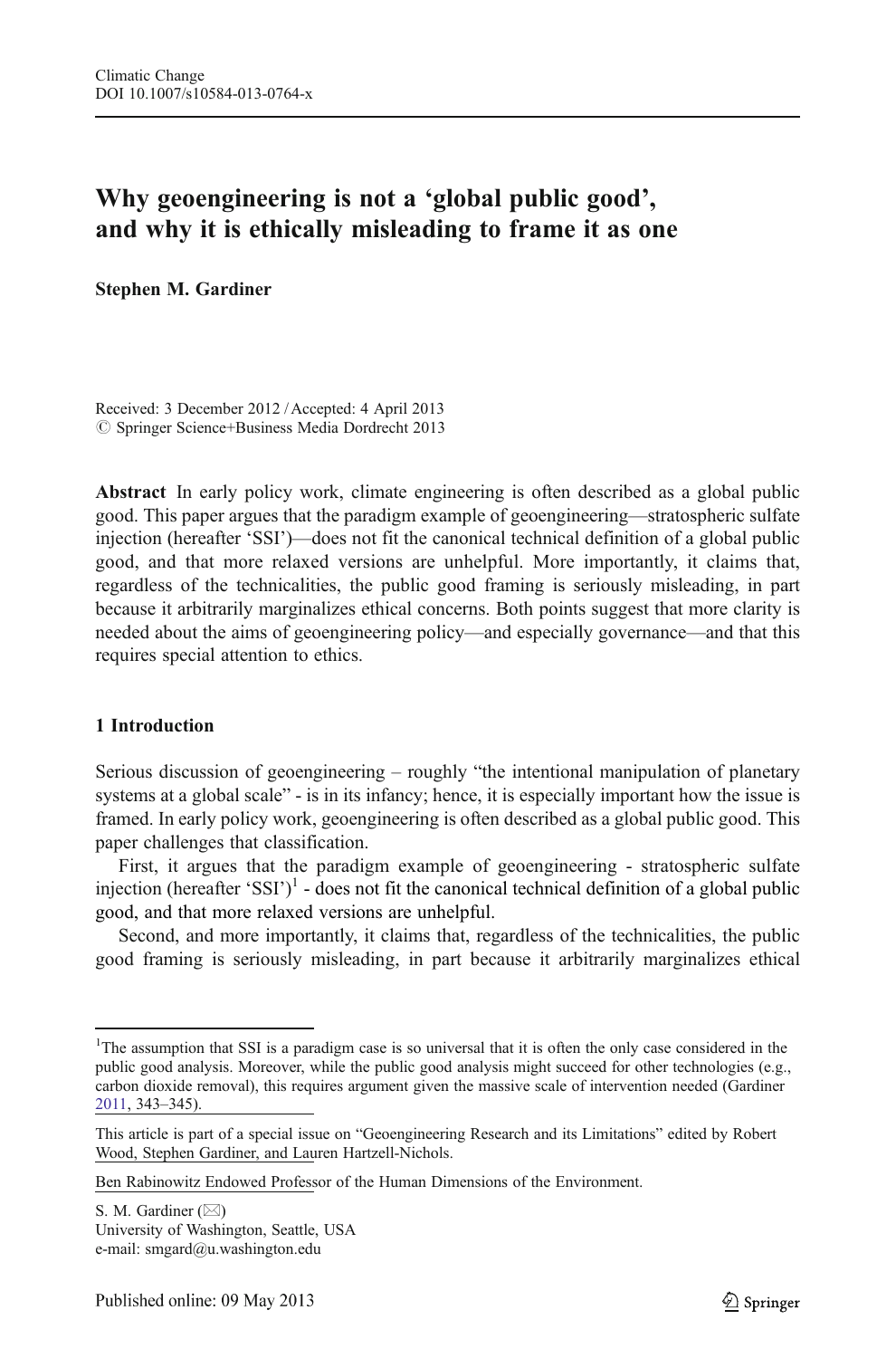concerns. Both points suggest that more clarity is needed about the aims of geoengineering policy, and that this requires special attention to ethics.

### 2 The public good framing

The term 'global public good' has become a "key concept in international development" and the "buzzword" of the last decade (Carbone [2007\)](#page-12-0). In his canonical treatment of global public goods, Scott Barrett includes geoengineering in his "simple taxonomy of global public goods" (Barrett [2007,](#page-12-0) table 1.1; 7, 40–41), and both he and Dan Bodansky describe SSI as "a singlebest-effort public good" (Barrett [2007,](#page-12-0) 38; Bodansky [2012](#page-12-0), 23–24). Similarly, the first of the influential Oxford Principles declares that geoengineering is "to be regulated as a public good" for all humanity (Rayner et al. [2009](#page-12-0), [2013\)](#page-12-0), and versions of this principle have been endorsed by the Asilomar conference (MacCracken et al. [2010](#page-12-0)), an editorial in Nature (Nature [2012](#page-12-0)), and the government of the United Kingdom (UK Government [2010](#page-12-0)).

The crucial phrases have technical meanings in international relations and economics. First, a pure public good is a good that satisfies two conditions. It is nonrival: one person's consumption of the good does not inhibit another person's consumption. It is also nonexcludable: once it is available to some, others cannot be prevented from consuming it.

These conditions are uncontroversial in the geoengineering context. For example, in defining global public goods, Barrett states:

"Global public goods offer benefits that are both nonexcludable and nonrival. Once provided, no country can be prevented from enjoying a global public good; nor can any country's enjoyment of the good impinge on the consumption opportunities of other countries." (Barrett [2007](#page-12-0), 1)

Similarly, the lead author of the Oxford Principles, Steve Rayner, claims: "Geoengineering should be pursued as a public good and treated as non-rivalrous and non-excludable" (Rayner [2011](#page-12-0), 11).

Second, it is common to assume that genuine public goods benefit everyone. Indeed, Barrett includes universal benefit in his definition of global public goods, stating immediately after the above:

"When provision succeeds, global public goods make people everywhere better off. Global public goods are thus universally to be desired." (Barrett [2007](#page-12-0), 1)

Relatedly, the authors of the Oxford Principles claim that "the principle that geoengineering should be regulated as a public good … suggests that the global climate must be managed … for the benefit of all" (Rayner et al. [2013](#page-12-0); emphasis added).

Third, a "single best effort" public good is one where only one successful intervention is required (Barrett [2007,](#page-12-0) 3), and where this can often be achieved by an individual actor or small group (Bodansky [2012](#page-12-0), 20).

The intuitive idea behind these various claims becomes clearer if we look at a standard—albeit idealized—paradigm case.<sup>2</sup> Imagine a small community of sailors who, being threatened by rocks near their home port, decide to build a lighthouse. The lighthouse benefits all of them: everyone is able to see the rocks, and so to avoid them. Consumption is nonrival:

 $2$  The use of the lighthouse as a paradigm does not imply that *all* lighthouses are pure public goods. The motivating idea is that there is a readily imaginable (though perhaps rare) circumstance where a lighthouse would be a pure public good for some community.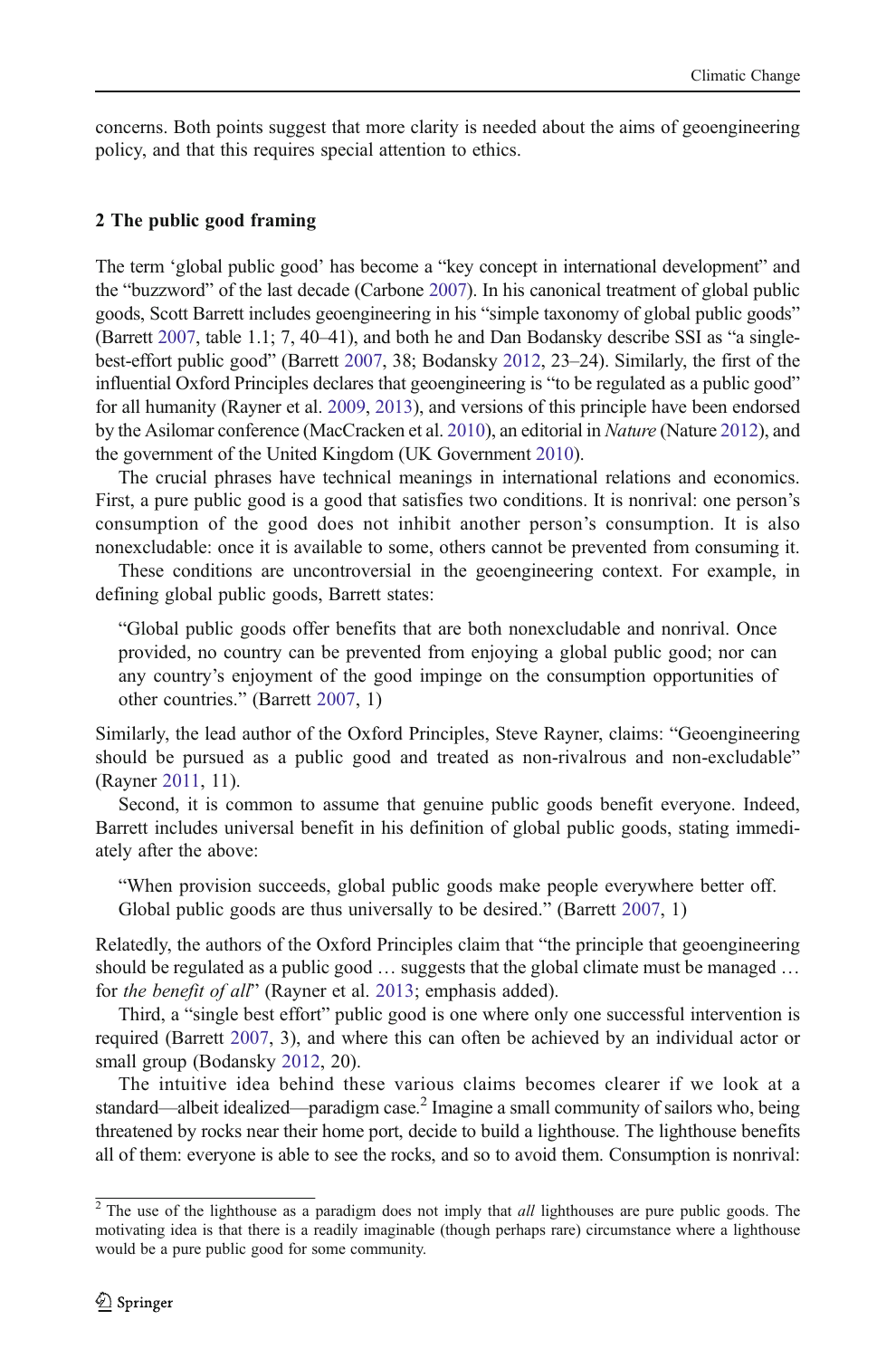one sailor's seeing the rocks has no negative implications for any another's ability to do the same thing, and *vice versa*. It is also nonexcludable: once the light is there to aid one sailor, it is available to everyone, whether the others like it or not. Finally, provision can be achieved with a single best effort. Only one lighthouse is required. Once the light is there, everyone can see the rocks, and additional lighthouses are not only unnecessary, but also wasteful.

#### 2.1 Implications

Normally, framing something as a public good—and so as relevantly similar to the paradigm lighthouse—has significant implications for public policy.

On the one hand, it affects how the problem is understood. Traditionally, the primary concern is with underprovision (e.g., Stiglitz [2000,](#page-12-0) 79–80, 129). Since those who produce the good cannot prevent others from consuming it, they cannot ensure that they contribute to the costs, and so may prefer not to produce, or not to produce enough. Similarly, at the outset of his book, Barrett argues that we should care about global public goods because failure to supply them "exposes the world to great dangers", and "our well-being, the well-being of future generations, and even the fate of the Earth depends on their being provided" (Barrett [2007,](#page-12-0) 1).

On the other hand, the framing is encouraging about solutions. First, given the universal benefit claim, it is common to assume that *no one has (good) reason to object* to the supply of a global public good. For example, Barrett states that if a global public good is universally welcomed, then it does not matter if providers fail to seek the permission, or even to consider the interests, of nonproviders (Barrett [2007,](#page-12-0) 23, 46).

Second, in 'single best effort' cases, widespread cooperation is often unnecessary. For example, a small group of rich sailors may build the lighthouse even without the cooperation of others, either because taking on all the costs themselves is better for them than risking the rocks, or because they are committed to saving lives. Consequently, Barrett claims that SSI is easier to implement geopolitically than emissions reduction, since the latter constitutes a different kind of global public good that requires almost universal cooperation (Barrett  $2007$ ).<sup>3</sup>

Third, the apparent unfairness to providers need not undermine provision. For example, the small group of rich sailors may resent other sailors for free riding, but that need not stop the project. Indeed, if they proceed anyway, and so freely accept the unfairness, the moral objection to allowing provision is weaker than it might otherwise be.

Fourth, often there is *a case for state provision*, even if this involves coercion. For example, in domestic cases, there is a strong tradition of government arranging and enforcing provision for the benefit of all (e.g., Stiglitz [2000,](#page-12-0) 80; Barrett [2007](#page-12-0), 15).

In summary, even given the background worry about underprovision, framing something as a "single best effort" global public good usually suggests a rosy picture for public policy. In a paradigm case such as the lighthouse, a pure public good promises to benefit all with no negative implications for anyone. Given this, it seems that no one has good reason to oppose provision, that some may be motivated to provide even accepting that others will free ride, and (failing that) that there are strong reasons to endorse state provision, even if this involves coercion. Framing something as a best effort global public good is thus no small thing.

Unfortunately, this rosy picture is deeply misleading when it comes to geoengineering. SSI shares neither the central characteristics of a global public good as normally understood, nor the implications for provision. Moreover, the framing distorts our understanding of our predicament by obscuring ethical considerations that ought to be central to geoengineering policy.

<sup>&</sup>lt;sup>3</sup> Some of my objections also count against treating emissions reductions as a global public good (cf. Stern [2007\)](#page-12-0).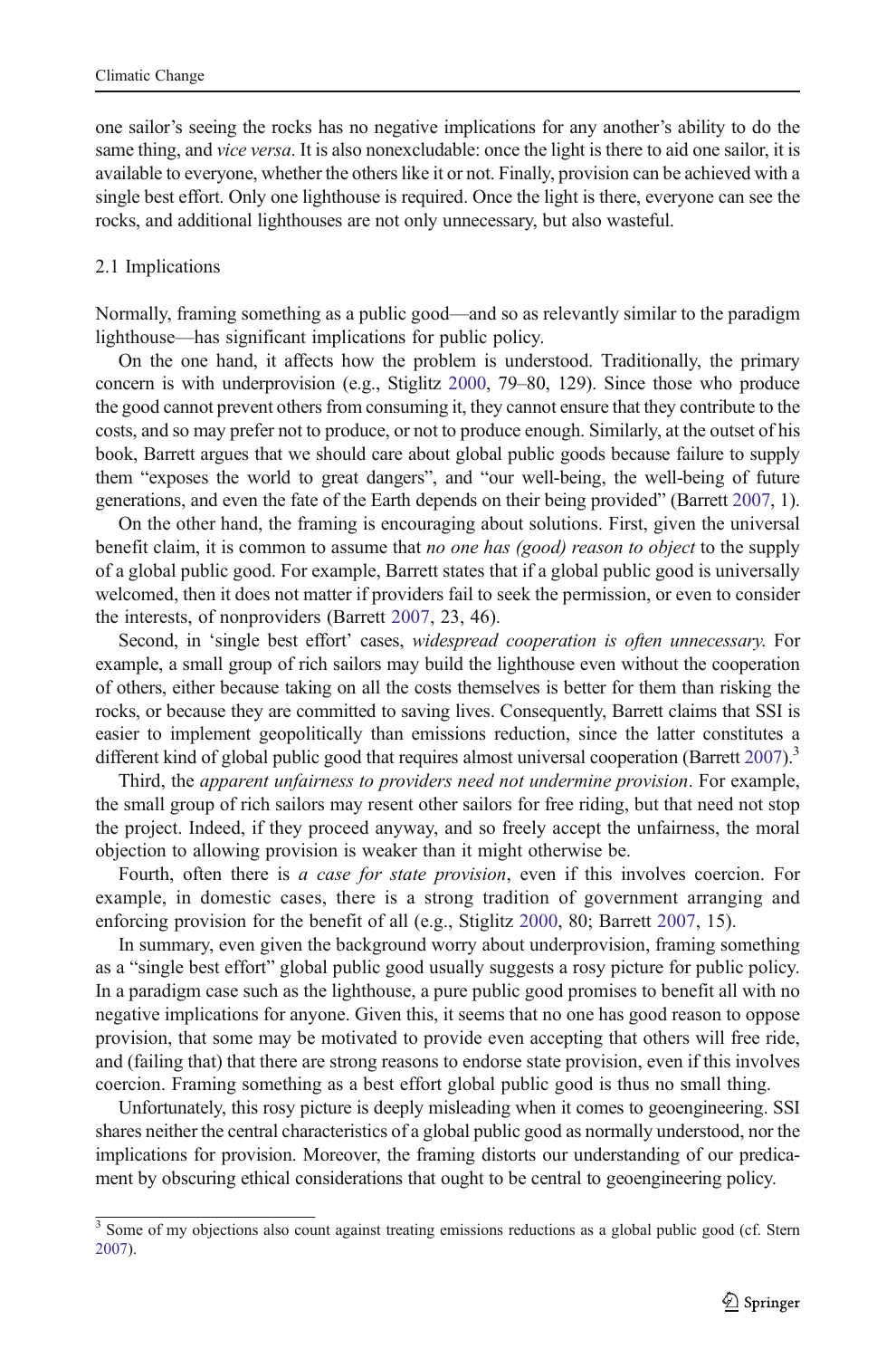# 3 Universal benefit?

Barrett asserts that global public goods benefit everyone and that they do so by definition (see also Kaul et al. [1999](#page-12-0), 6, 11, 510; Kaul and Conceicao [2006,](#page-12-0) xii). Call this, 'the broad account' of global public goods.<sup>4</sup> This section considers whether the universal benefit claim is plausible for geoengineering.

# 3.1 Descriptive claim?

The universal benefit claim is most naturally taken as a generic descriptive assertion about geoengineering considered simply as such. Unfortunately, this assertion is false. 'Geoengineering' is commonly defined as "intentional, large-scale manipulation of the environment" (Keith [2000](#page-12-0)), or more narrowly as "deliberate large-scale intervention in the Earth's climate system, in order to moderate global warming" (Shepherd et al. [2009\)](#page-12-0). However, there is no reason to believe that *every* activity that might satisfy such generic definitions will benefit everyone, whether we are talking about nations, other groups, or individuals. There is nothing magical about technological interventions in the Earth's basic systems that implies (let alone guarantees) universal benefit. Instead, some interventions would be bad for everyone (e.g., interventions that bring on severe runaway climate change), and others would have substantial negative impacts on at least some of those affected. Given this, it is a mistake simply to assume that geoengineering necessarily benefits all those affected. Moreover, to do so assumes away some of the most important criticisms of proposed interventions, namely that they pose high risks of serious negative impacts. The generic descriptive account therefore fails.

Barrett sometimes recognizes that things he describes as global public goods might not produce universal benefits. For example, in discussing single best effort cases, he says:

"If provision [of a global public good by one or a small number of countries] [a] introduces new risks, or [b] harms some countries even as it benefits others, or [c] affects the incentives to supply related public goods, then [d] governance becomes an issue." (Barrett [2007,](#page-12-0) 23; letters added)

Hence, he seems explicitly to consider violations of the universal benefit claim [a, b and c], and to suggest a remedy  $[d]$ .<sup>5</sup>

There are several possible interpretations of what Barrett is doing here, but none is entirely happy. The first is the least charitable. He violates his own definition: if provision of X harms some countries, then X is not universally beneficial, and so is not a global public good on the broad account.

A more charitable interpretation is that Barrett believes that the complications affect the magnitude of the benefit to each party without undermining the claim that all receive net benefits. Unfortunately, in the case of geoengineering, the descriptive objection still holds. There is no reason to assume that just any kind of geoengineering will produce even universal net benefits (see also [3.4](#page-6-0)).

### 3.2 Normative requirement?

A third interpretation is that Barrett concedes the threat to universal benefit, but is proposing that the task of governance is to defeat this threat by creating a situation where universal

<sup>&</sup>lt;sup>4</sup> Even those who reject the definitional claim often presuppose universal benefit in particular cases, since they typically assume that underprovision is a problem to be solved.

The inference to (d) is misleading. Governance is an issue even with universal benefit (see below).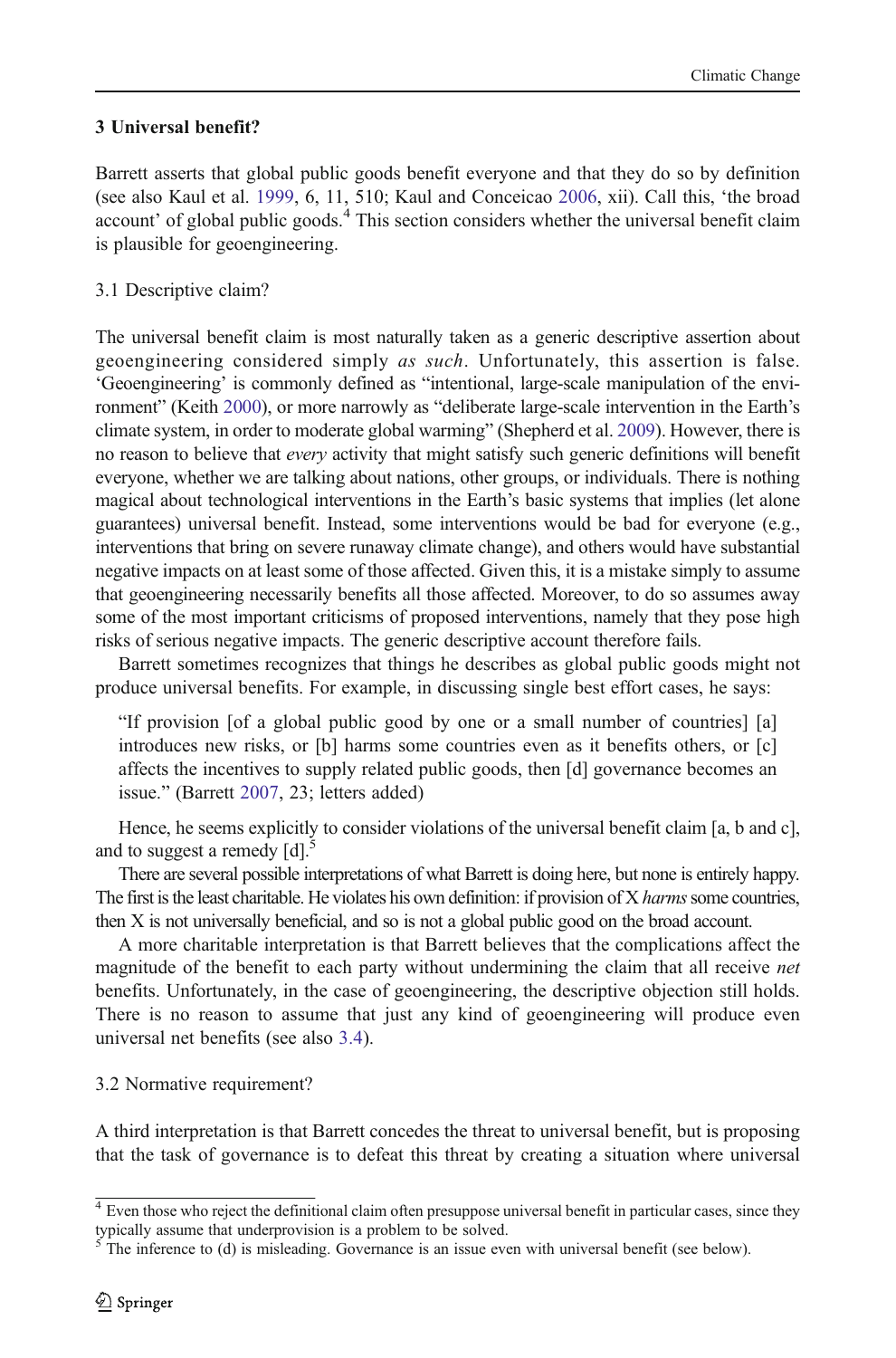benefit holds. In other words, the governance regime is charged with *making* the good (in this case geoengineering) a genuine global public good (cf. Barrett [2007](#page-12-0), 179). This picks up on the possibility that, while it is most natural to understand the claim that geoengineering is a global public good as a generic descriptive assertion about the kind of good that geoengineering is, one might also interpret it as the normative claim that the only kinds of geoengineering that *ought to be considered* as the subject of serious scientific research and public policy are those that (a) benefit everyone, and (b) are nonrival and nonexcludable. $\degree$ 

The normative move does not leave everything as it was. First, theoretically, the new requirement constitutes a bold ethical claim that requires serious defense, and the kinds of argument relevant to that defense are those of moral and political philosophy, rather than descriptive economics or international relations, since they concern normative adequacy. Second, in practice, the requirement sharply restricts the domain of legitimate research and policy. For example, universal benefit is a high bar to meet that excludes many possible geoengineering schemes (see below), and considering only nonrival approaches would rule out the possibility of rival interventions accompanied by robust compensation provisions. Since most geoengineering advocates support a broad research agenda, they are unlikely to welcome such sharp restrictions.

The universal benefit requirement is subject to three basic worries. First, it is *empirically* dubious and perhaps even *unsatisfiable* in the real world. On the one hand, the standard that all must benefit from an intervention is extremely demanding even in principle. Paradigm forms of climate engineering, such as SSI, aim to alter the basic climate variables of the planet over very long timeframes, from decades to centuries and even millennia. Indeed, this is their essential rationale. As a result, such interventions affect a huge number of people across the entire planet and on an intergenerational scale, not to mention an enormous nonhuman population. Given this, it is far from clear that the universal benefit standard can be met; indeed, it seems doubtful that any policy or technology has ever been so successful.

On the other hand, early scientific work already suggests plenty of scope for differential impacts, many of which seem likely to be negative. In general, solar radiation management "would certainly lead to significant changes in other climate parameters" (Schmidt et al. [2012\)](#page-12-0), and "has the potential to drive regional climates outside the envelope of greenhousegas induced warming, creating 'novel' conditions" (Irvine et al. [2010](#page-12-0)). More specifically, "strongly changed global mean and regional precipitation can be expected" (Schmidt et al. [2012\)](#page-12-0), and some suggest that SSI might weaken the monsoon to such an extent that India would be better off facing severe climate change (Robock et al. [2008](#page-12-0)).

The second basic worry is that the universal benefit requirement is *ethically unreasonable*. On the one hand, it is *unduly restrictive*. First, it rules out geoengineering that otherwise seems ethically defensible. Consider, for example, interventions that would protect a decent quality of life for all, or ensure that basic human rights could be respected, but at some net cost to the more affluent. Second, it is not clear that it would always be better to satisfy the requirement rather than a less demanding standard even when both are options. For example, an intervention that allowed basic human rights to be protected at a modest net cost to some might be better all things considered than one that provided very small economic benefits (e.g., the equivalent of \$1) to all.

On the other hand, the requirement is also *excessively permissive*. For example, Barrett claims that if universal benefit were to hold then it "would not matter" if one state unilaterally supplied a global public good without seeking permission from other states or taking into account their interests (Barrett [2007](#page-12-0), 23, 46). However, this is dubious. Take an everyday example. Suppose you break into my house while I am out and, being a compulsive neat freak, clean it up. Suppose I agree that your cleaning benefits me (even though that was not your motivation). Still, it is not true

<sup>6</sup> Interestingly, the first Oxford Principle may be best read in this way.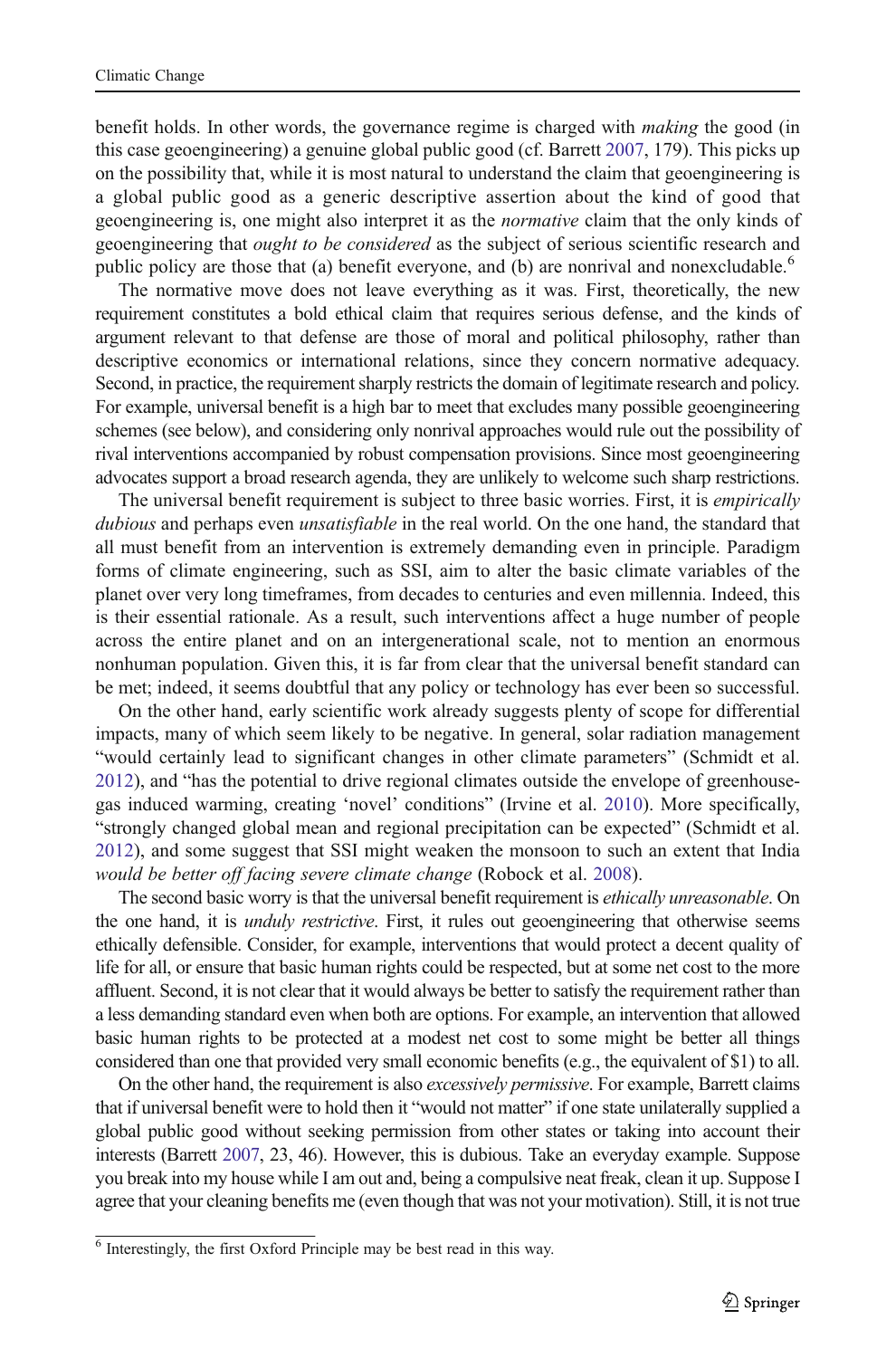that I have no complaint, or that overall your actions are justified. You violate my rights. Even though you also benefit me, I have a legitimate, and in this case decisive, objection.

This point is relevant to geoengineering. Suppose a state were to implement SSI successfully without the permission of other states and without consideration of their interests, yet (perhaps miraculously) the intervention benefited everyone. Still, there would be grounds for complaint. Some would involve values other than welfare (e.g. rights, justice). Others might appeal to welfare itself: perhaps the intervention benefits other states, but not as much as some alternative policy. For example, perhaps it ignores long-term benefits, perhaps other interventions would be better even in the short term, or perhaps the overall benefits of respecting rights outweigh the benefits of accepting this intervention. Whether such objections would be decisive or not would depend on the circumstances. However, we ought not to assume that they have no place.

The third basic worry about the universal benefit requirement is that it appears to have the wrong target. In context, it seems to function as a constraint on technological interventions considered simply as such. However, universal benefit is a very high bar to set for a *purely* technological intervention. Fine-tuning a planetary-scale intervention into the Earth's physical systems so that absolutely everyone ever affected by it—globally, intergenerationally and perhaps also across species—is benefitted appears an almost unbelievable technical challenge to hand to scientists and engineers. It also seems absurdly demanding as a constraint on scientific research.

What is missing is the social side of intervention. Whatever the normative requirements for geoengineering are, it is unclear why we would insist that they be secured in a purely physical way, through technological interventions in natural systems. Social intervention (e.g., political, legal and economic innovation) may be less costly, less risky and easier to bring about than asking scientists to find technological ways to meet the same goals. In any case, it should at least be considered. The framing of geoengineering as such as a global public good obscures this point. The right question to ask is not how a technological intervention considered in isolation may affect the interests of those affected, but rather how the combination of global physical and *social* systems will do so.

Moreover, social intervention may also require innovation. For example, simple compensation models are often invoked: if the Indians would suffer from SSI, but the rest of the world would benefit, then Indians should be compensated. However, such models seems inadequate. On the one hand, even in normal contexts, I am not usually allowed to inflict harm on you provided only that I then offer compensation. I can't, for example, punch you in the face, hand you \$100 and expect us to be even. If harms are to be inflicted, normative matters other than welfare—such as rights, justice and political legitimacy—are also important. On the other hand, implementing SSI is far from a normal context. Normative questions are rife about who should do it, why, with what qualifications, and what further obligations. Arguably, in a complex global, intergenerational and ecological setting, we lack robust answers to these questions, even in theory, let alone in the hard world of international relations. Social innovation may well be absolutely necessary.

#### 3.3 Impure public goods

A different strategy for saving the universal benefit requirement is to try to weaken it. This suggestion gains momentum from the observation that genuinely pure public goods are rarely found in the real world, so that in practice policy must address impure public goods. The key questions are then what the weakened requirement should be, whether it escapes the above objections, and whether it remains a reasonable interpretation of 'universal benefit'.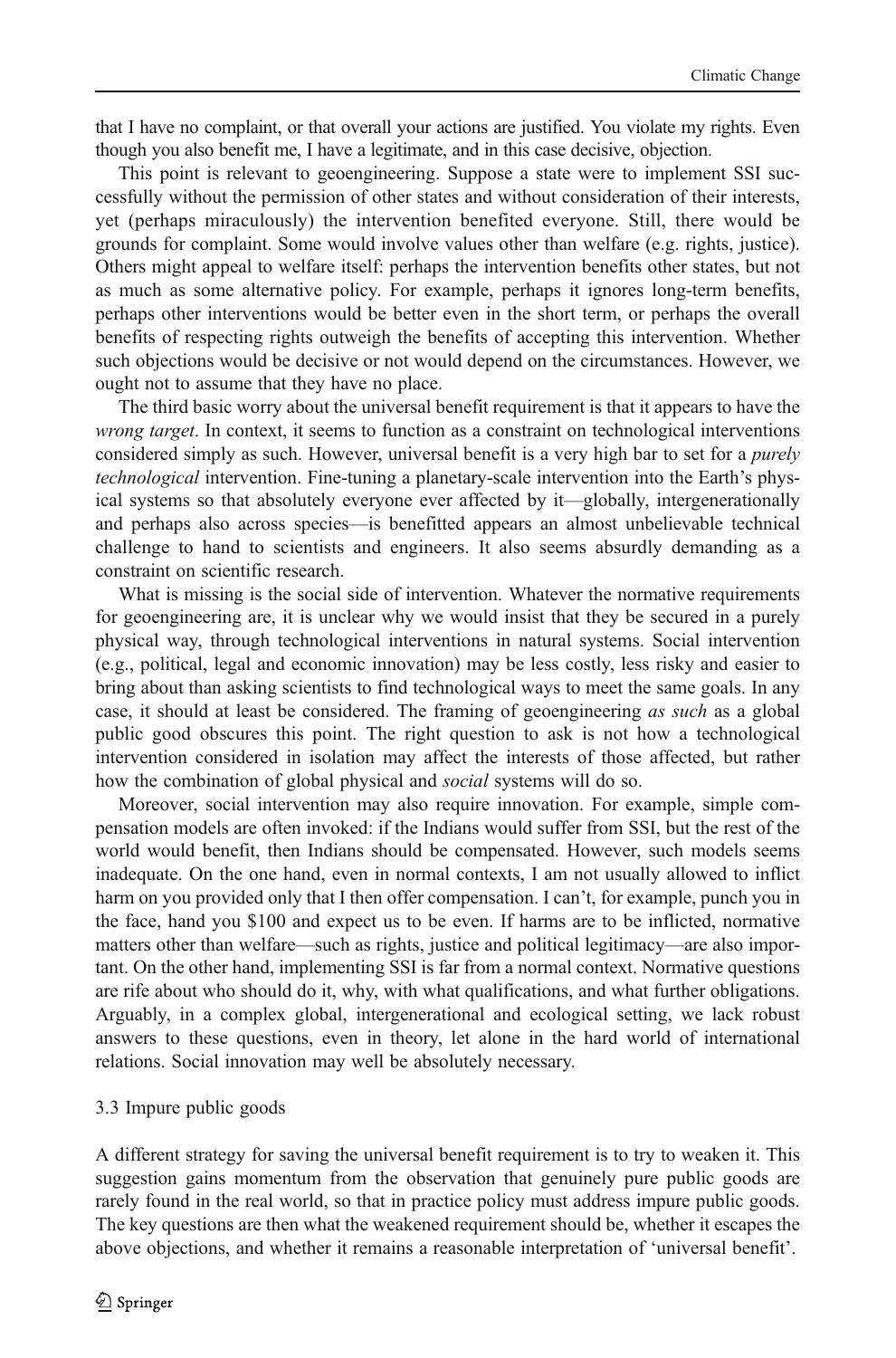<span id="page-6-0"></span>Suggest two standards familiar from public policy analysis the authors of the Oxford Principles as alternative interpretations of the universal benefit claim for geoengineering (Rayner et al. [2013.](#page-12-0) 8–9). First, the Pareto principle requires that some be made better off and none worse off. This idea is influential in the global public goods literature. The seminal work from the UNDP defines as a minimal condition for an impure global public good that it "benefit more than one group of countries, and not discriminate against any population segment or set of generations" (Kaul et al. [1999,](#page-12-0) 11). Unfortunately, this principle runs into the earlier objections: it looks empirically dubious and ethically unreasonable. For example, designing a purely technical intervention so that no one (globally and intergenerationally) is made worse off seems a very tall order, and the demand also seems ethically unreasonable (e.g., making the very rich a little worse off but protected the basic human rights of billions may be worth considering).

Second, the Kaldor-Hicks criterion requires that those who benefit from an intervention be able in principle to compensate those who suffer. On the surface, this suggests a concern with how benefits are distributed. However, since compensation need not actually occur, the criterion reduces to the claim that the overall benefits of geoengineering must be greater than the costs, regardless of the distribution. Ethically, this is highly controversial. In principle, it justifies the infliction of all manner of costs onto some purely for the benefit of others, regardless of whether compensation is paid and without any discussion of matters such as rights, justice and responsibility. Moreover, in context it is a deeply implausible interpretation of the claim that geoengineering "benefits all", and undermines the thought that no one has an objection to provision.

#### 3.4 Catastrophe baseline?

The above arguments are open to an objection. Some claim that universal benefit is not only achievable, but easily so. The thought is (deceptively) simple: if the alternative to geoengineering is catastrophic climate change, surely everyone will benefit, since everyone will avoid catastrophe. This gives us a new interpretation of universal benefit: to benefit all is to make everyone better off than they would be against the baseline of catastrophe. For example, one of the world's most prominent researchers, Ken Caldeira, states:

"… for most reasonable climate change metrics, if any party acted in their own selfinterest [in implementing SSI] every party would be better off than if no party had acted" (Caldeira [2012](#page-12-0))

Hence, in his view universal benefit is (a) technically possible, (b) readily available (in the form of SSI), and (c) can be secured by any party acting in their own self-interest. These claims are compatible with, but go far beyond, the usual public good claim.

One set of worries about the catastrophe argument is empirical. First, we should not forget that the empirical work in this area is in a very early stage, such that model results are likely to provide only very weak foundations for policy judgments, since (with all due respect) the data that informs them is likely to be incomplete and the theory overly simplistic. Most scientists not only acknowledge, but emphasize this point (e.g., Schmidt et al. [2012](#page-12-0)).

Second, even setting this aside, the claim that universally beneficial geoengineering is technically possible and readily available is empirically contentious. For example, Caldeira supports his position by citing a paper by Kate Ricke, Granger Morgan and Myles Allen. This does assert in passing (see later) "our results confirm that solar-radiation management would *generally* lead to less extreme temperature and precipitation anomalies, compared with *unmitigated* greenhouse gas emissions" and "... even at the regional level, such a geoengineered world bears *much closer* resemblance to a low-CO2 world, than either world bears to an *unmodified* high-CO2 world" (Ricke et al. [2010,](#page-12-0) 537). However, these pairwise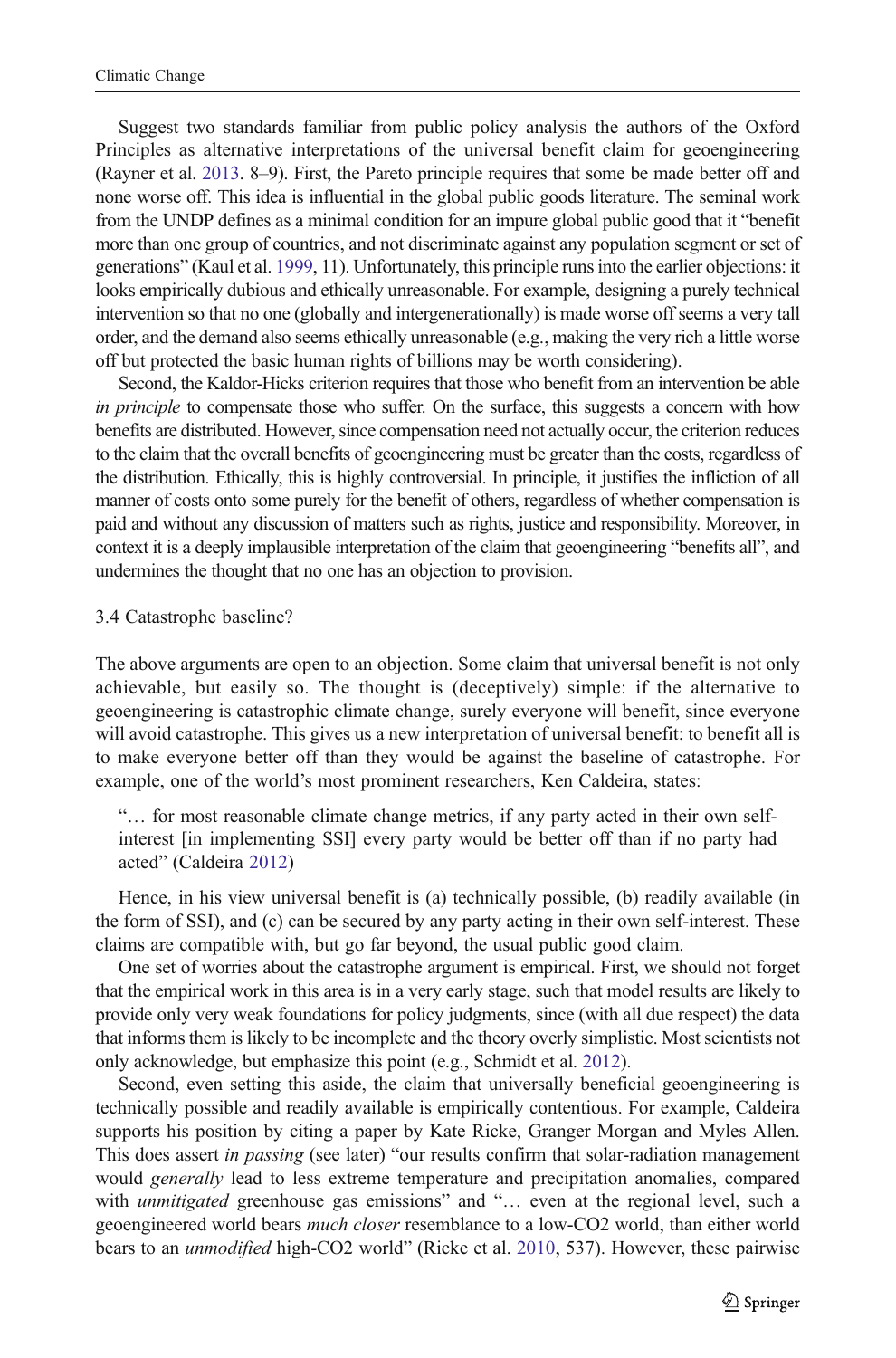comparisons fall far short of the critical assertion that *all* would be *better off* under SSI. Instead, they suggest only that a sulfate injection world would have some general and prima facie advantages over a world with unmitigated climate change. Consider just two difficulties. First, the claims are not about *everyone* in the relevant sense. They are generalizations about overall tendencies, not guarantees for each subject affected. For all that is said, though overall there may be less anomalies under the intervention considered than under severe climate change, some subjects might experience more. Second, the scope of the claims is too limited. Not only do they involve only two variables (temperature and precipitation) when many more are relevant (as the original authors acknowledge), but those considered are broad-brush climate variables, rather than the more specific welfare and ethical variables needed to justify a robust "better off" claim. In short, the claim that SSI benefits everyone appears premature and to involve empirical overreaching.

The catastrophe argument also invites conceptual worries. From a policy point of view, comparing geoengineering with a world in which no climate action at all occurs is problematic in at least four ways. First, the primary comparison should be with the best alternative policies available. For example, if aggressive mitigation and adaptation, or indeed other forms of disaster preparedness, are better than either catastrophe or geoengineering, the pairwise comparison loses much of its relevance.<sup>7</sup>

Second, considered against a baseline of true catastrophe almost anything counts as an improvement, so that meeting the requirement becomes too easy, in the sense of ceasing to be normatively impressive. "Just a little better than catastrophe" is a very low normative threshold. For one thing, many policies may reach this bar. Given this, the problem of comparing with the best alternatives (above) becomes pressing. Perhaps more importantly, even if only one kind of policy (i.e., SSI) can reach the bar, it is no longer clear that doing so remains such a compelling policy goal. For example, making people a tiny bit better off than under a climate Armageddon may (reasonably) be deemed much less important than focusing one's energies on trying to avoid the catastrophe more directly, even if this has low probability of success. More generally, there is the suspicion that, if all that is normatively required is something "better than catastrophe", the result that geoengineering makes things better is achieved almost by definition. One merely needs some reason (however weak) to think that the proposed intervention might be marginally better than catastrophe and a case can be made.

Third, the 'better than catastrophe' threshold tends to *conceal ethically troubling results*. Consider, for example, geoengineering implemented by a severely unjust global totalitarian regime that reduced most of humanity to a situation akin to abject slavery. In principle, this might satisfy the requirement that "every party would be better off than if no party had acted". Yet this says more about how bad climate catastrophe is than the moral desirability of abject slavery. To make only the pairwise comparison risks obscuring much of what at stake in choosing such a world.

This worry reflects the fourth and more general problem: the use of the language of benefit against the backdrop of catastrophe is contentious and liable to mislead. For example, although there is a sense in which everyone might be better off under slavery than true catastrophe, the claim that slavery therefore "benefits all" is deceptive. This is especially so given that much of the point of the universal benefit claim is to diffuse objections. In the slavery case, we are unlikely to be misled by such a linguistic trick; in the case of geoengineering, the risk is much higher (Gardiner [2011](#page-12-0), chapters 9–10).

These empirical and conceptual worries do not imply that geoengineering cannot be justified, or that either the Ricke results or the prospect of catastrophe are irrelevant to justification. What

 $<sup>7</sup>$  Many geoengineering advocates argue that better policies have proven politically unavailable. This is an</sup> independent argument, which should be assessed on its merits, not obscured by the pairwise approach.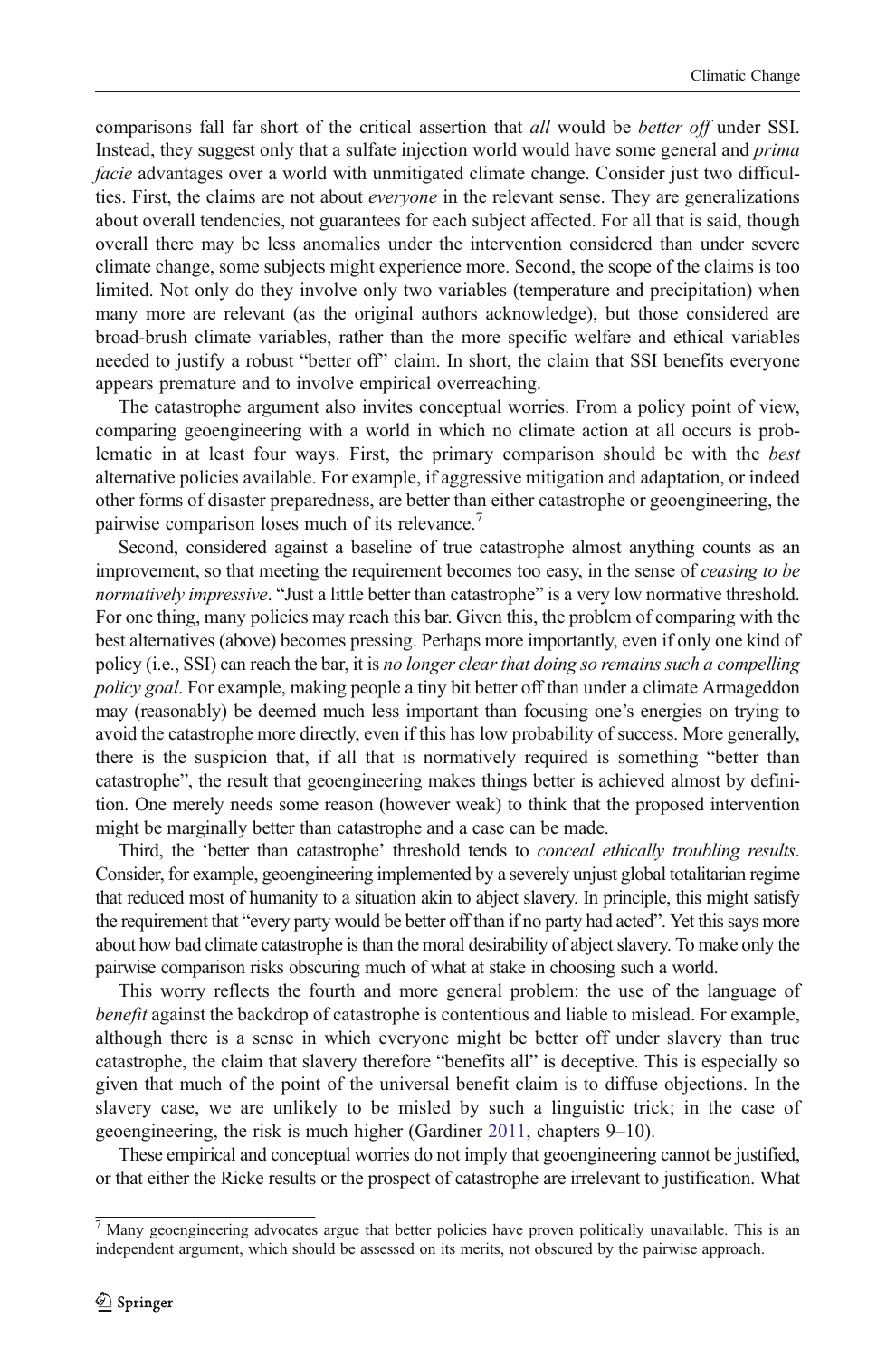they do suggest is that justification requires identifying and meeting more sophisticated ethical requirements. Unfortunately, the catastrophe argument tends to obscure these vital tasks.

#### 3.5 Beyond universal benefit

In conclusion, there are strong objections to the claim that geoengineering benefits all. The generic descriptive version is false. The normative version seems empirically dubious, ethically unreasonable, and to have the wrong target. Attempts to weaken the claim through appeals to Pareto, Kaldor-Hicks, and a benchmark of climate catastrophe are unconvincing and tend to obscure much of what is at stake. In general, geoengineering strays far from the lighthouse paradigm. This makes it misleading to present it as a global public good in the broad sense.

In my view, much of the theoretical integrity and interest of the term 'global public good' turns on preserving some form of benefit claim (see below). However, some wish to excise all normativity from the definition of 'global public good' by stipulating that 'good' should be understood in a normatively neutral way, as referring simply to a commodity or policy as such, whether normatively good or bad (Bodansky [2012\)](#page-12-0). For them, nonrivalness and nonexclusivity are the sole defining features of a public good. This narrow account radically extends what can be called a 'global public good'. It allows for both the universally harmful (proponents of the broad account call these 'global public bads'), and for goods with normatively divergent implications for different actors. From now on, we shall focus on such "global mixed bags", as a way of seeing how the narrow account of global public goods is also ethically misleading for geoengineering.

### 4 Nonrival?

A purely rival good is one whose consumption by one agent precludes consumption by another. A paradigm example is a specific ice cream: if I eat it, you cannot. By contrast, a purely nonrival good is such that one agent's consumption does not inhibit another's. In the lighthouse case, the fact that I can see the rocks does not inhibit your ability to do so. Usually, nonrivalness is assumed to be a good thing. In paradigm cases involving universal benefit, it means that when some provide the good for themselves, opportunities to benefit become available to others at no extra cost; hence, there is reason to encourage provision, or at least not to prevent it.

In my view, 'nonrivalness' is best understood as an umbrella term, covering a number of possibilities. For example, for one thing, nonrivalness can be understood in a restricted or an expansive sense. In the restricted sense, it means that one agent's consumption of a particular good does not inhibit any other agent's consumption of that same good (Stern [2007](#page-12-0), 27). More expansively, it can mean that one agent's consumption of the good has no effects on other agents more generally (Bodansky [2012](#page-12-0), 4). In addition, what counts as "one agent's consumption not inhibiting another" is underdetermined, and likely to depend in part on how we describe the good in question.

In the case of SSI, I shall identify three central possibilities, and argue that each is unhelpful for the global public good analysis. Consider first two salient ways in which SSI as such is not nonrival. On the expansive reading, the consumption of one agent clearly can have negative implications for others. For example, SSI at a certain level may be good for the US, but bad for India and its monsoon. On the restricted reading, one agent's consumption of SSI can inhibit another agent's consumption of SSI. For instance, if the US prefers a substantial amount of SSI, whereas Russia prefers a modest amount and India none at all, then the US's consumption at its preferred amount precludes Russia's and India's consumption at theirs (and vice versa).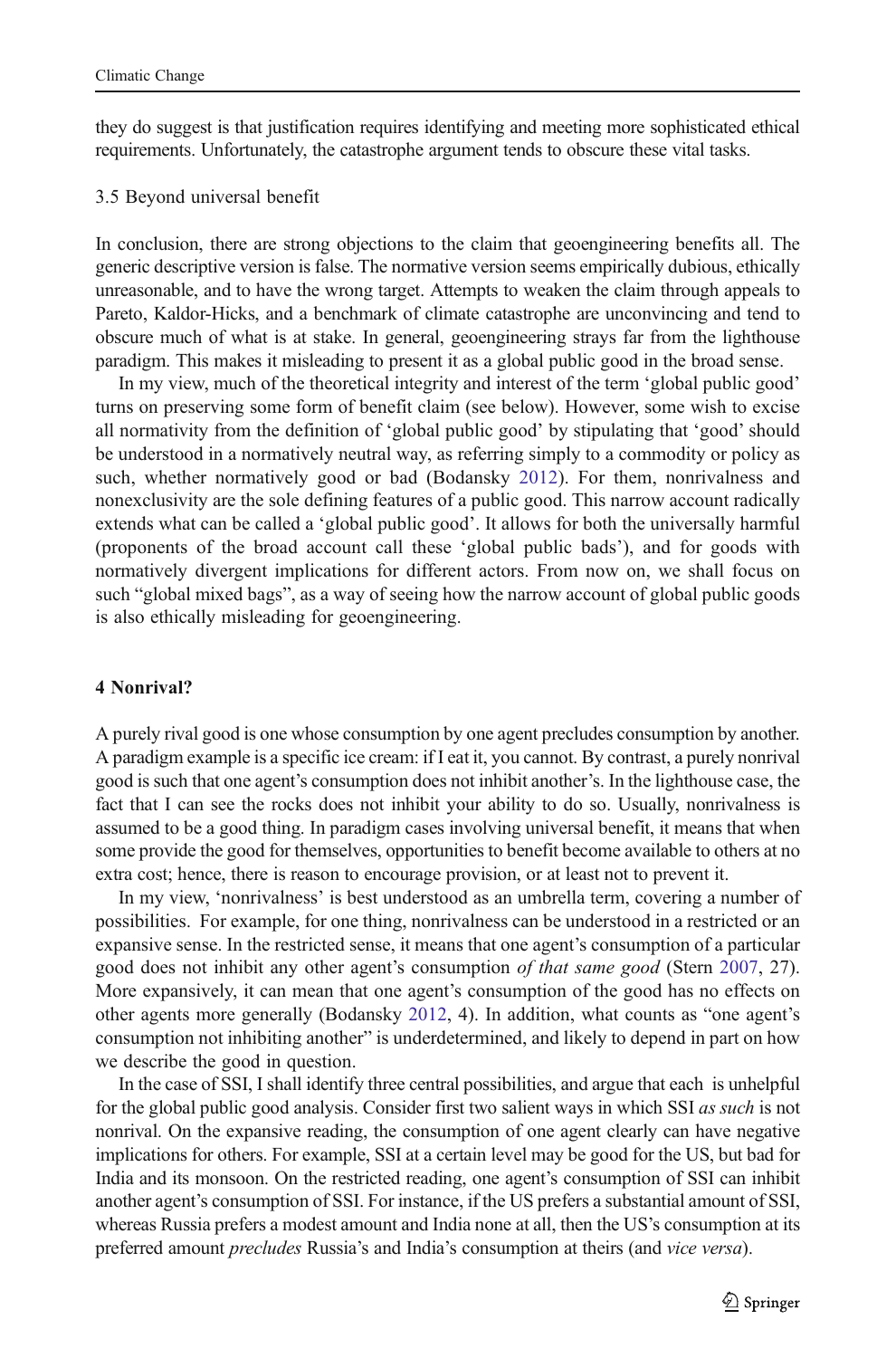Recognizing both forms of rivalness is important to understanding the ethical challenges of geoengineering. First, geopolitically, expansively rival interventions may be selected, and sometimes precisely because they are rival. At the extremes, there are risks of predatory geoengineering (targeted against some particular group, such as an economic or military adversary), and parochial geoengineering (preferred because it provides benefits to the current generation while passing the costs on to later generations). Hiding such possibilities behind the assumption of nonrivalness assumes away some of the most serious ethical risks of geoengineering (Gardiner [2011\)](#page-12-0).

Second, choices *between* interventions are highly likely to be rival in the restricted sense even if generally beneficial interventions can be found. Those contemplating deployment must compare (perhaps countlessly) many kinds and levels of intervention, such as SSI to cap global temperature rise at 2° or 1.5°, direct air capture to remove 50 or 150 ppm of carbon dioxide, and so on. Each is likely to have different effects, resulting in distinct positive and negative impacts on particular populations. Given this, different actors will assess the options differently, so that the choice of specific intervention is rival. Moreover, presumably, no one wants a world in which several different countries tries to implement SSI to achieve different targets (e.g., Russia aiming at 2.4°, China at 1.5), since this sounds both self-defeating and highly dangerous. Consequently, the selection of a particular SSI scheme does in effect preclude other choices, so that one group's concerns may be completely excluded by the choice of a particular scheme. For example, a powerful country intent on SSI may be unmoved by the plight of sub-Saharan Africa, or the interests of future generations. One consequence is that we should worry about preemptive geoengineering (aimed at precluding the (rival) consumption of others).

To illustrate, consider again the Ricke paper. Its main theme is that at the regional level average temperature and precipitation come apart, and that this gets worse the longer SSI continues. Hence, it concludes: "it may not be possible to stabilize the climate in all regions simultaneously using solar-radiation management [SRM]", because what count as "'optimal' SRM activities imply different things for different regions". Moreover, it observes that this has negative implications for action: "regional diversity in the response to different levels of solarradiation management could make consensus about the optimal level of geoengineering difficult, if not impossible, to achieve" in part because "serious issues of regionally diverse impacts and inter-regional equity may further complicate what is already a very challenging problem in risk management and governance" (Ricke et al. [2010](#page-12-0), 537). In other words, the paper suggests that, even if overall some forms of SSI would benefit everyone, any actual deployment is likely to imply hard choices that are politically and ethically contentious.

SSI is perhaps nonrival in a third sense. Once a specific intervention is provided, all "consume" the effects without prejudice to others doing the same: the effects are not the sort of thing that can be "used up" by some. Superficially, this can seem like the lighthouse case: once the lighthouse is there, one sailor's experience of the light does not inhibit others experiencing it. Unfortunately, this sense is deflationary in a way that is misleading and risks redundancy.

First, divorced from the context of universal benefit, it lacks the usual implications. In paradigm cases where benefits are supplied to all, nonrivalness is assumed to be a reason to encourage or at least permit provision. By contrast, knowing that an intervention that benefits some and harms others (a "mixed bag") is nonrival in the deflationary sense tells us little about how to address it. Instead, further and distinctively ethical analysis is needed.

Second, the deflationary sense risks eviscerating the concept of the nonrival in the definition of a public good. It is very close to the claim that, once the specific intervention is provided, no one can be prevented from experiencing the effects. But this is just the claim of nonexcludability. Hence, insisting on this sense risks denying nonrivalness any independent status, and so undermines the traditional distinction.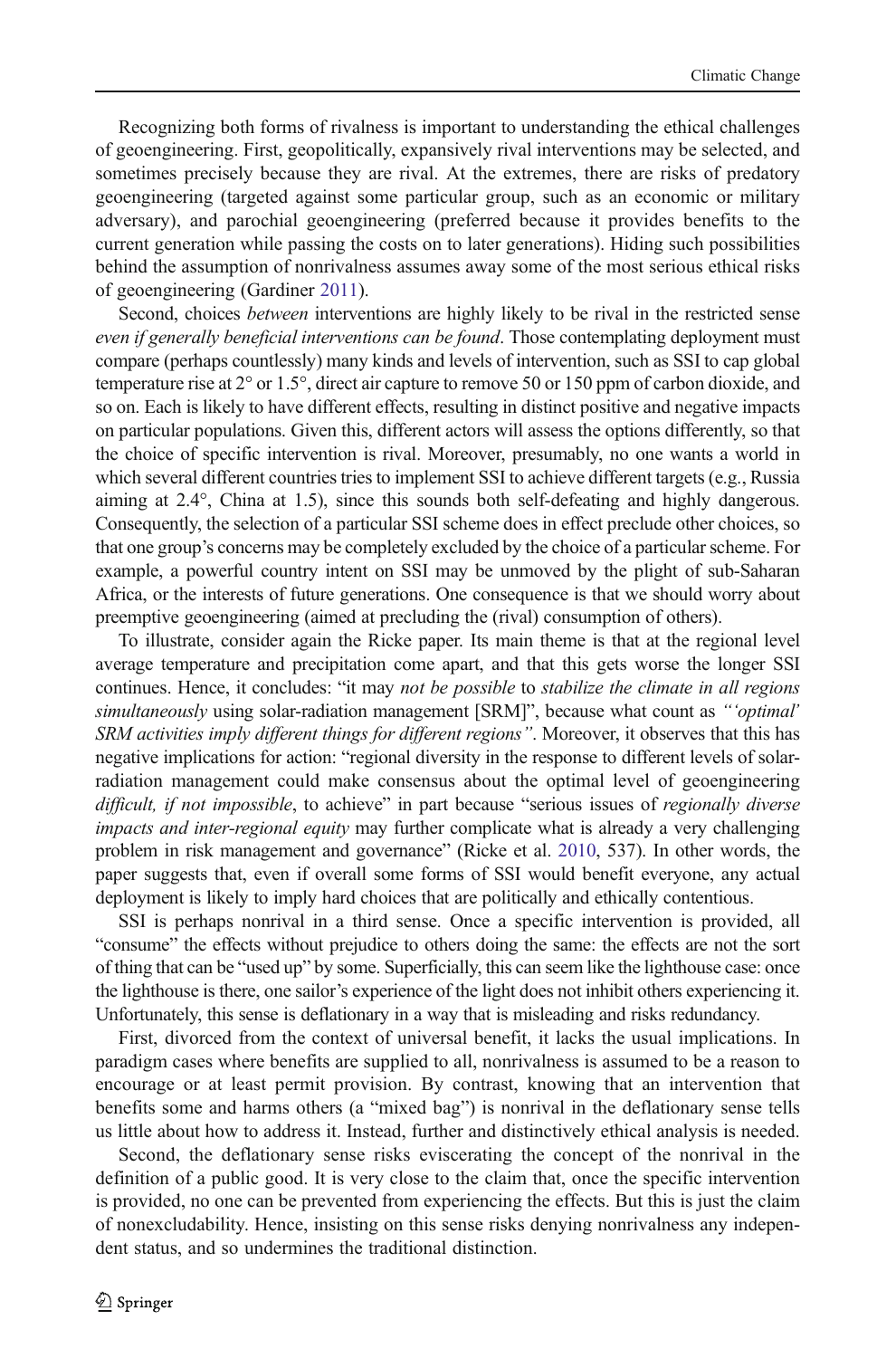In conclusion, climate engineering is rival in two important senses. Geopolitical competition suggests threats of expansively rival interventions, and choices between competing schemes are highly likely to be restrictedly rival. Rather than the rosy picture whereby "one's consumption does not inhibit another's", SSI involves serious distributive issues, which are likely to set agents at odds. Given this, ethical concerns, and especially those of justice, are central and unavoidable.

### 5 Nonexcludable?

Technically, a good is nonexcludable if "once it is available to some, others cannot be prevented from consuming it". Traditionally, in cases such as the lighthouse, the focus of economic analysis is on the position of the *provider* of the good. Since lighthouse builders cannot prevent others from using the light, they are vulnerable to free riding; hence, the worry about underprovision. SSI is nonexcludable in this sense: A's deployment would have global effects, and it could not prevent B from experiencing those effects even if B refused to contribute to the costs of provision. Nevertheless, the implications are different than in the lighthouse paradigm. In particular, neither underprovision nor the unfairness of free riding are central concerns. On the one hand, SSI is usually said to be relatively cheap to deploy, such that *unilateral provision* by a rogue nation is often presented as the most serious threat.<sup>8</sup> On the other, in my view free riding is less of a concern than competitive provision: the threats of predatory, parochial and preemptive SSI, and of geopolitical conflict.

An alternative way to approach the technical definition is to consider the position of nonproviders (Bodansky [2012](#page-12-0), 22). Nonproviders cannot "exclude" themselves from consuming: benefits or costs can be imposed on them whether they want them or not. This is highly relevant to SSI, since it alters climate everywhere, and nonproviders are vulnerable to whatever providers do.

Unfortunately, this approach is liable to mislead. In general, the vulnerability of nonproviders is really an ethical issue, most properly confronted with concepts such as rights, justice, political legitimacy and virtue. Hence, to insist that it justifies framing geoengineering as a global public good is seriously misleading and encourages the background worry that 'global public good' has become "a *catch-all* to which people can attach anything they want" (Carbone [2007](#page-12-0), 185).<sup>9</sup>

More specifically, the implications are different than in the lighthouse case. First, with lighthouse provision it is reasonable to assume that what nonproviders are not excluded from is a genuine benefit, but with SSI there is a serious risk that what nonproviders "cannot be prevented from consuming" is the infliction of serious costs or harms on them by others. Again, issues of justice, rights and political legitimacy come to the fore.

Second, with SSI, some kinds of exclusion are possible, and some may be able to "exclude" themselves more than others. For one thing, providers might select interventions that disproportionately supply them with positive effects while sending negative ones elsewhere. For another, some may be better placed to defend themselves against negative effects (e.g., through location, existing infrastructure, or general affluence). For instance, if SSI enhances drought in some areas, those wealthy enough to import food and water may be able to protect themselves better against the immediate impacts. Importantly, in both cases, one morally relevant feature of the paradigm example—the sense of sharing in the same fate—is diminished. Compared to the lighthouse, the so-called "public good" is no longer uniformly good, nor uniformly public.

<sup>&</sup>lt;sup>8</sup> For more expensive technologies, such as air capture, underprovision may be a serious issue.

<sup>&</sup>lt;sup>9</sup> The third UNDP volume strays in this direction by not only dropping the universal benefit claim, but also defining a public good as either nonrival or not excluded (Kaul and Conceicao [2006\)](#page-12-0).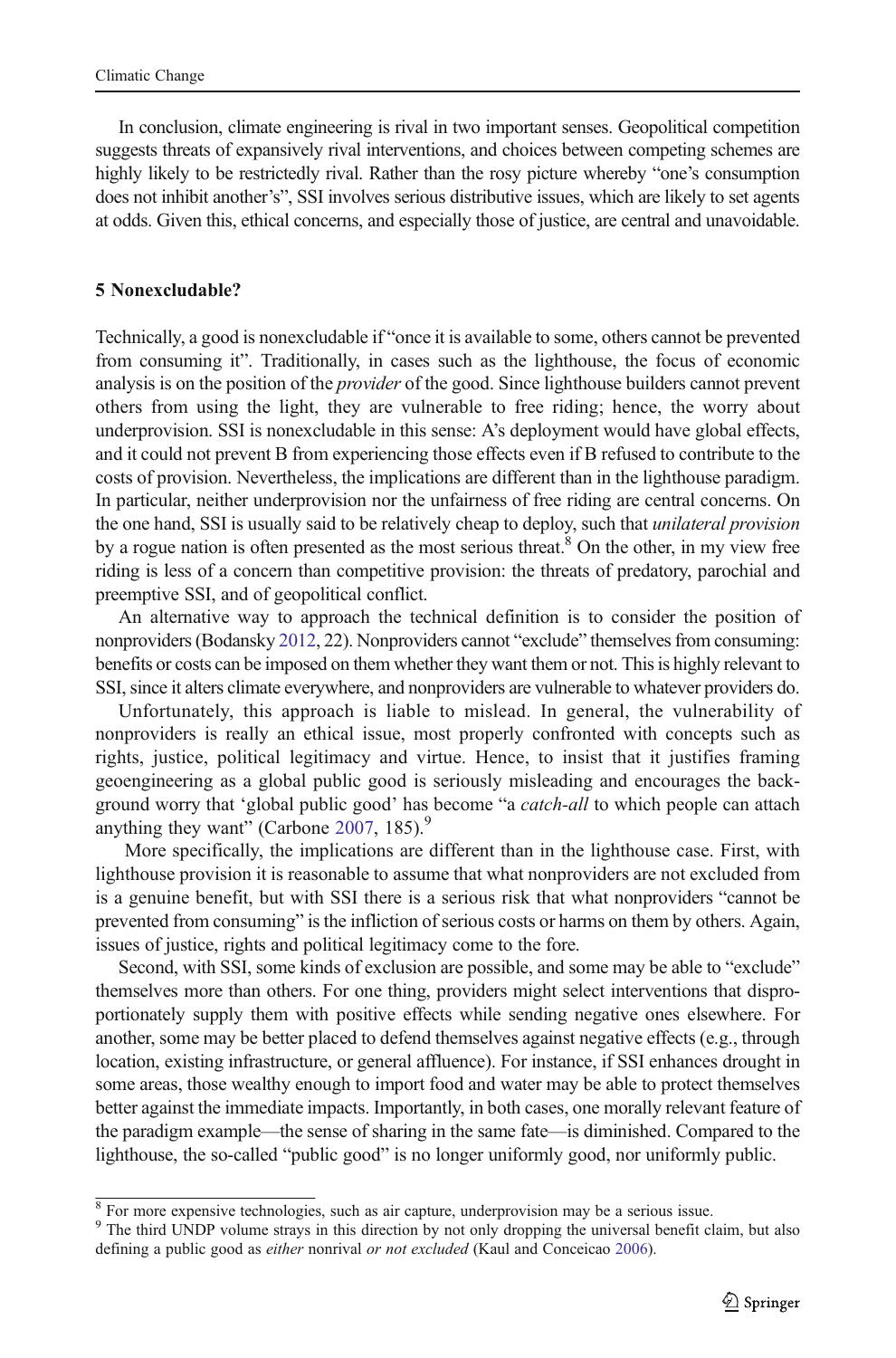In conclusion, though geoengineering is relevantly nonexcludable, the implications are not those of the usual public good analysis and differ from the lighthouse paradigm. Again, the neglect of the ethical dimensions is central.

# 6 Justice and the relevant public

Two more general worries arise about the public good framing. First, from an ethical point of view, the relevant public is global, intergenerational and ecological. However, it is far from clear that the conventional framings have this in mind. In particular, Barrett's general account relies on states to pursue "their own interests" in securing global public goods, and Caldeira claims that any agent's pursuit of its own interests in geoengineering will promote universal benefit.<sup>10</sup> Moreover, neither explains why we should expect nation states as currently organized to take the ethical ideal seriously. This is a serious defect if the temptation to pass costs and harms onto other nations, the future and nonhuman nature is a central driver of the climate crisis. If, for instance, what passes for "self-interest" actually reflects only the short-term and narrowly economic goals of a few specific groups in particular powerful countries, then their sense of "public good" seems likely to perpetuate "shadow solutions" that appear on the surface to be real action but are actually further manifestations of the underlying problem (Gardiner [2011](#page-12-0)).

Second, the public good framing arbitrarily excludes other morally-relevant dimensions of the climate issue. For instance, arguably, rather than being described as the *supply of a* universal benefit, ethical geoengineering might be better seen as an attempt at rectifying injustice. This shift makes a substantial difference. For instance, the 'supply of a universal benefit' framing is exclusively forward-looking, and so covertly ignores issues of prior responsibility, whereas the 'rectifying injustice' framing highlights them. Making such a move through definitional fiat is likely to hamper the prospects for ethical geoengineering, especially if the main geoengineering advocates are those primarily responsible for generating the climate threat (e.g., through high emissions and resistance to mitigation).

# 7 Concluding Remarks

Early policy work often frames geoengineering as a global public good. However, stratospheric sulfate injection fits neither the canonical definition nor the paradigm (lighthouse) example. SSI is not universally beneficial, and is importantly rival. Though it is nonexcludable, this does not have the standard implications. Moreover, the rosy picture for public policy normally suggested by the public good framing is seriously misleading. Rather than underprovision, the main threats are of competitive, predatory, parochial, and other unethical forms of provision. Rather than provision being unambiguously welcome, nonproviders may have strong and legitimate grounds for complaint. Instead of widespread cooperation being unnecessary, ethical geoengineering probably requires it, since justice is a central issue. Finally, the prospect of some states coercively imposing SSI remains seriously controversial. Rather than a seemingly benign supply of a universal benefit, implementation of SSI looks more like the exertion of monopoly power. Since this is power over the basic ecological circumstances of the planet, affecting the life prospects of all concerned, geoengineering raises very serious, indeed

<sup>&</sup>lt;sup>10</sup> The original statement of the first Oxford Principle was ambiguous (as noted by the UK government). Subsequently, the authors clarified that they intend at least the global and intergenerational concerns (Rayner et al. [2013\)](#page-12-0).